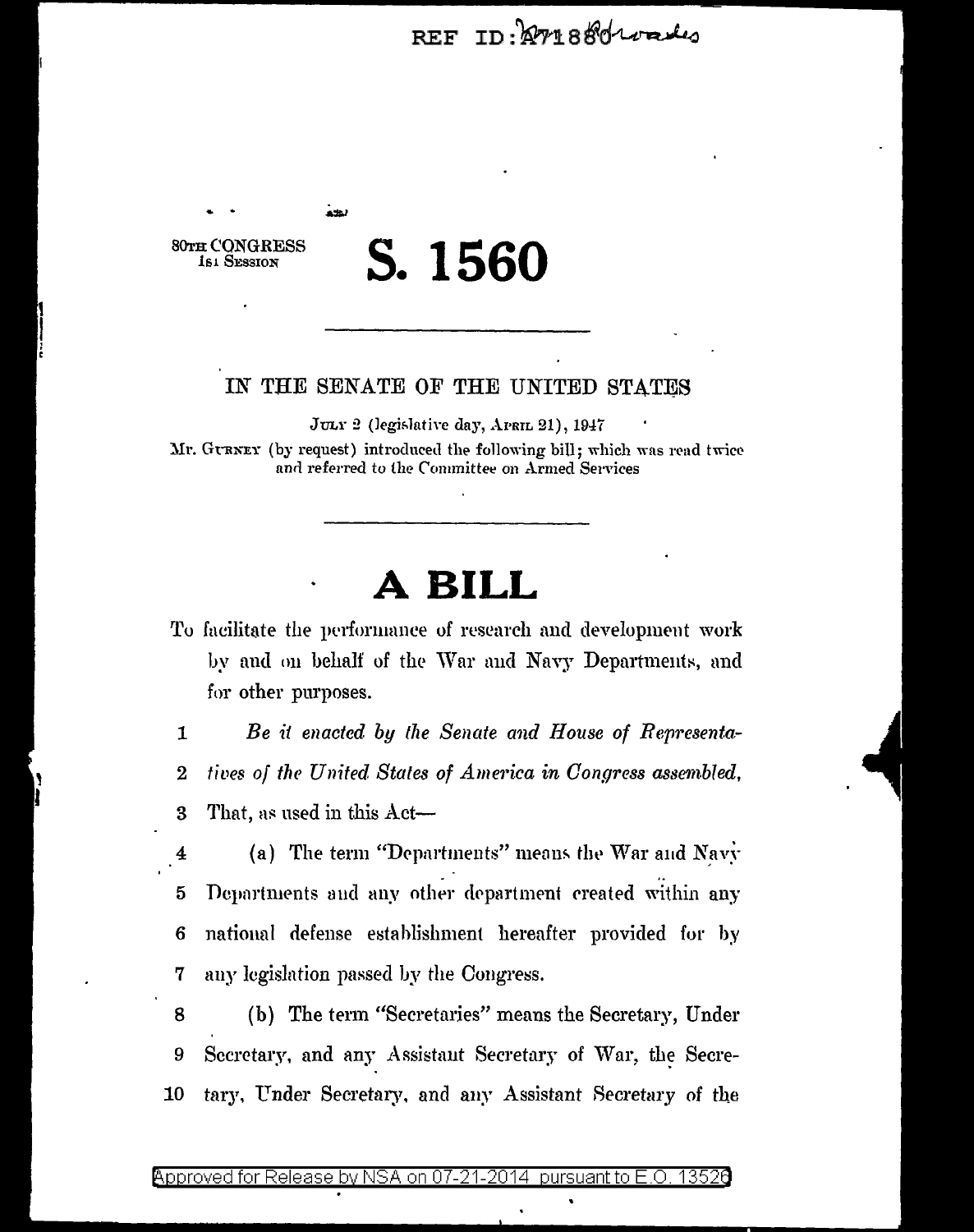#### ID:A71880 REF

 $\overline{\mathbf{2}}$ 

Navy, and the Secretary, Under Secretary, and any Assistant 1  $\bf{2}$ Secretary of any other department, as defined in subsection 3 (a) hereof.

 $\overline{\mathbf{4}}$ SEC- 2. Each of the Secretaries is hereby authorized to 5 establish a Research Advisory Committee, or panel, for his 6 Department. In addition, each of the Secretaries may 7 authorize the establishment of similar committees, or panels, 8 in any technical service, bureau, or office of his respective 9 Department by the Chief thereof, and the Secretary of War 10 may authorize the establishment of a similar committee or 11 panel in the Army Air Forces by the Chief thereof. The 12 members of the committees or panels provided for herein 13 shall be chosen from persons in civilian life who are pre-14 eminent in the fields of science or technology. They shall 15 serve for such term or terms, shall meet at such times and 16 places, and shall perform such dutics, as may be specified by 17 the person designating them. Each member of any such 18 committee or panel shall be entitled to compensation in an 19 amount not to exceed \$50 for each day or part of a day he 20 shall be in attendance at any regularly called meeting of 21 such committee or panel, and shall be allowed actual and 22 necessary transportation expenses and not to exceed \$10 per 23 diem in lieu of subsistence when engaged, away from his 24 permanent residence or place of business, in attendance at 25 such meetings, or in the performance of such other duties as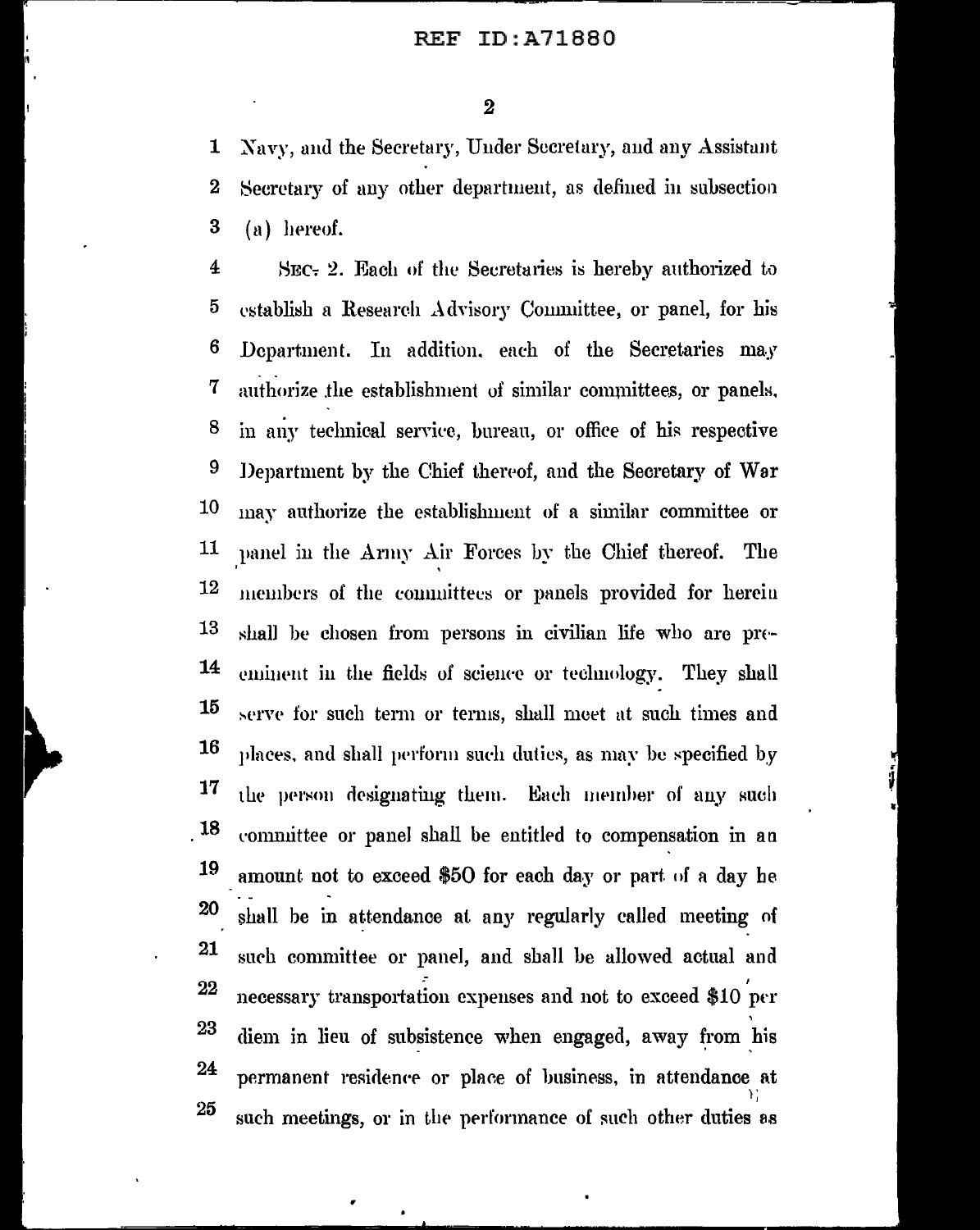#### ID:A71880 REF

3

a member of such committee or panel as may be specified by 1  $\boldsymbol{2}$ the person designating him: *Provided*, That nothing con-3 tained in sections 41, 109, or 113 of the Criminal Code 4 (U. S. C., title 18, secs. 93, 198, and 203); in Revised 5 Statutes, section 190 (U.S.C., title 5, sec. 99); in section  $6\phantom{1}6$ 19 (c) of the Contract Settlement Act of 1944 (U.S.C., 7 title 41, sec. 119); or in any other provision of Federal law 8 imposing restrictions, requirements, or penalties in relation 9 to the employment of persons, the performance of services, or 10 the payment or receipt of compensation in connection with 11 any claim, proceeding, or matter involving the United States, 12 shall apply to any such person solely by reason of member-13 ship on such committee or panel. Members of all such com-14 mittes or panels may be designated without regard to the 15 provisions of the civil-service or classification laws: Provided 16 further, That the provisions of the Act of July 12, 1870 17 (R. S. 3679; U. S. C., title 31, sec. 665), as amended, shall 18 not apply to the acceptance of voluntary service by any 19 member of any such committee or panel."

20 SEC. 3. For the purpose of promoting and conducting 21 scientific research and development work, each of the Sec- $22$ retaries is authorized to employ expert scientific, technical, 23 and professional personnel, pursuant to the provisions of 24 section 15 of the Act of August 2, 1946 (Public Law 600, 25 Seventy-ninth Congress): Provided, That no provision of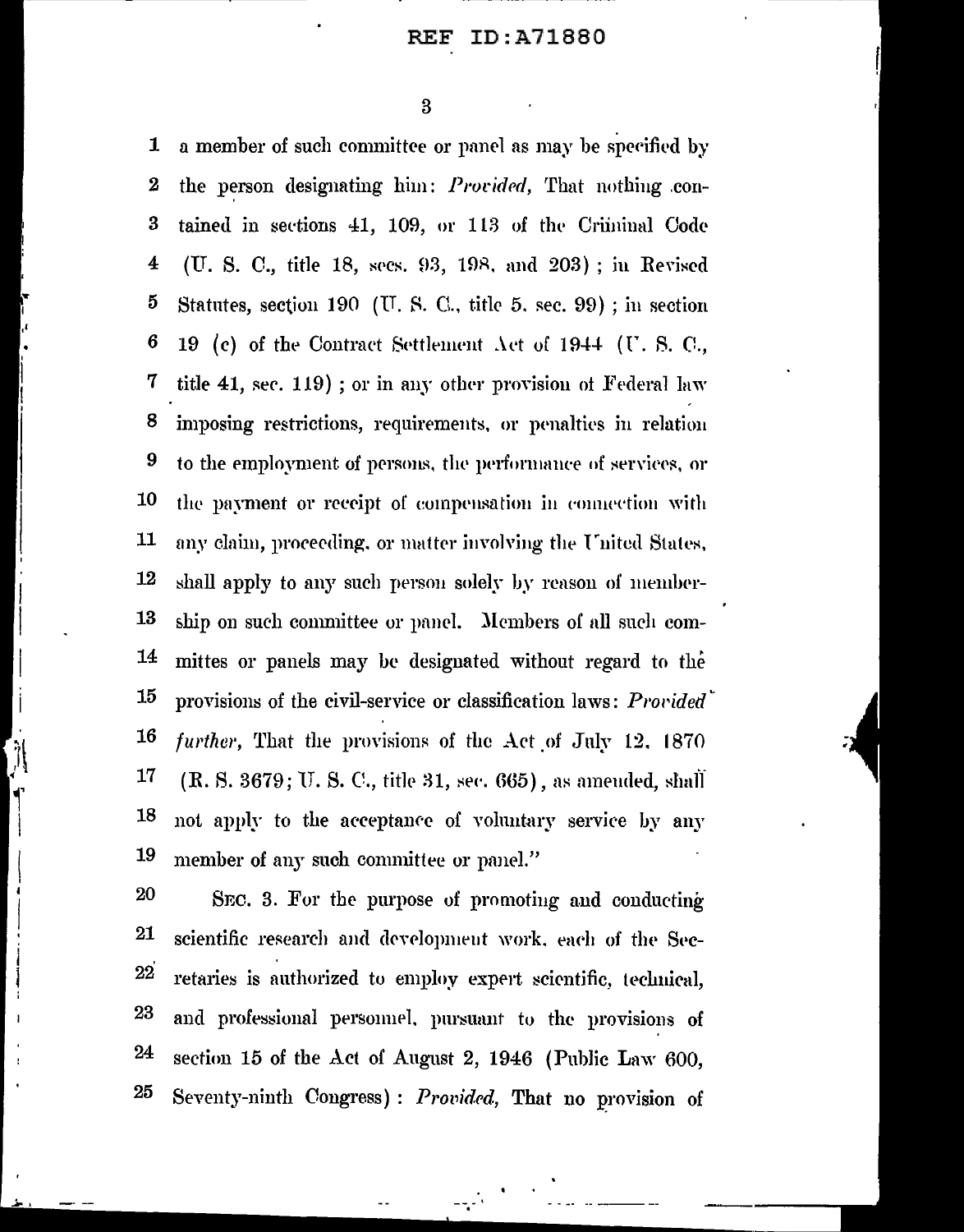#### **REF** ID:A71880

 $\overline{4}$ 

law prohibiting payment of compensation or expenses to any  $\mathbf{1}$ person not a citizen of the United States shall apply to any  $\overline{2}$ 3 person employed hereunder.

 $\overline{4}$ SEC, 4. There are hereby authorized to be appropriated  $\bf{5}$ such amounts as may be necessary to enable the departments 6 to carry out their respective scientific research and develop-7 ment programs. Any funds so appropriated, and any other 8 funds heretofore or hereafter made available for the research 9 and development programs of the departments, shall, if 10 obligated during the fiscal year or years for which appro-11 priated, remain available for expenditure for four fiscal years 12 following the fiscal vear or years for which appropriated.

13 SEC. 5. (a) Any contract for research or development. 14 or both, may provide for the acquisition or construction by, 15 or furnishing to, the contractor of research, developmental, or 16 test facilities, determined by the Secretary concerned to 17 be necessary for the performance thereof. Such research, 18 developmental, or test facilities may be acquired or con-19 structed at Government expense, and may be furnished to 20 the contractor by lease, loan, or sale at fair value, and with 21 or without reimbursement to the Government for the use 22 thereof: *Provided*, That nothing contained in this subsection 23 shall be deemed to authorize construction of a permanent  $24<sub>1</sub>$ nature of buildings or of additions to or extensions of build-25 ings, the cost of which in any case exceeds  $$20,000$ :  $P_{0}$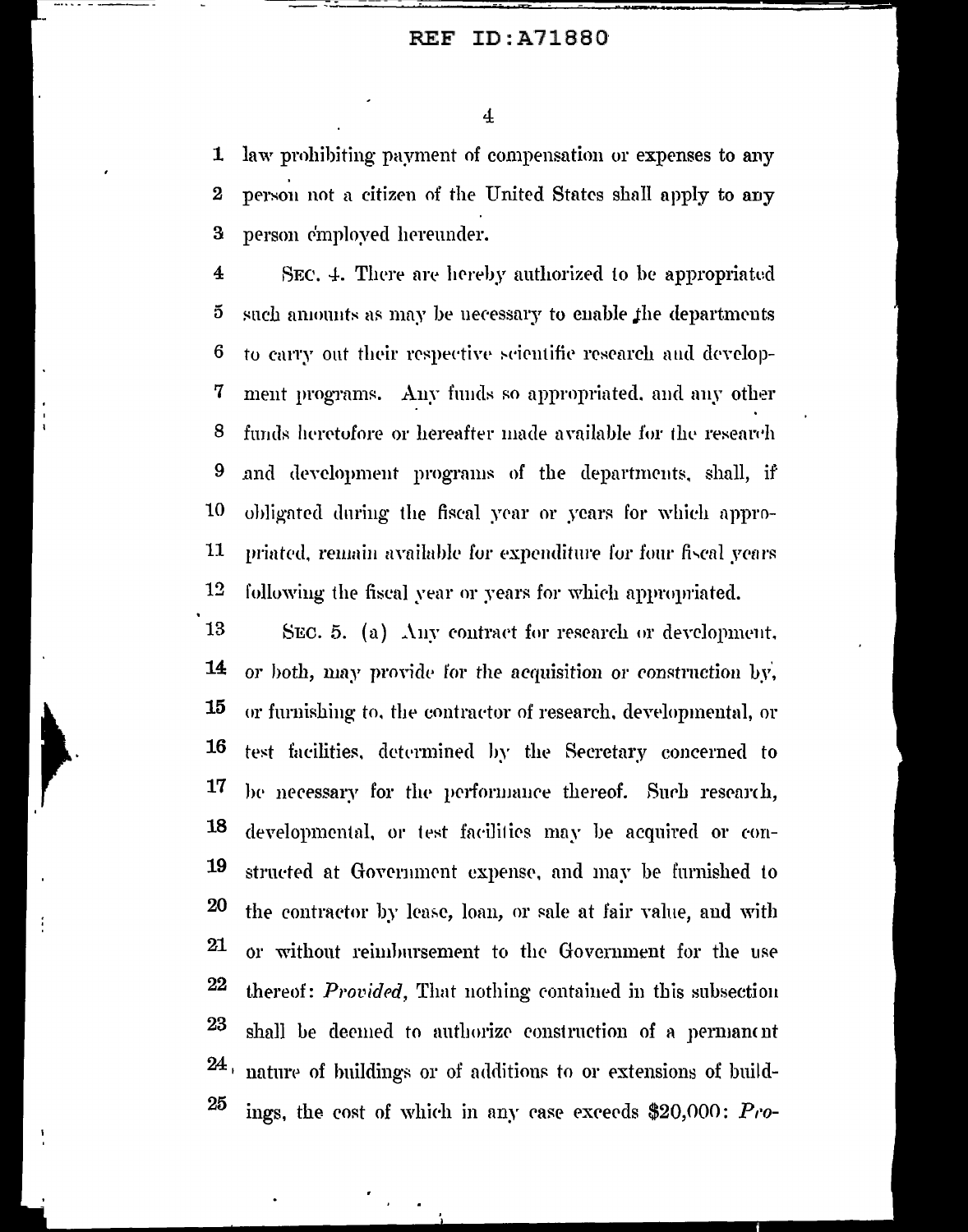#### ID:A71880 **REF**

5

*vided further*, That nothing contained herein shall be deemed  $\mathbf 1$ to authorize the installation or construction of facilities or  $\boldsymbol{2}$  $\bf{3}$ property not owned by the Government which would not be readily removable or separable without unreasonable 4 5 expense or unreasonable loss of value, unless adequate pro-6 vision is made in the contract for (1) reimbursement to the 7 Government of the fair value of such facilities upon the 8 completion or termination of the contract, or within a reason-9 able time thereafter, or (2) an option in the Government 10 to acquire the underlying land, or (3) such other provisions  $11$ as will in the opinion of the Secretary concerned be adequate 12 to protect the Government's interest in such facilities: And 13 provided further, That all moneys arising from sales or 14 reimbursement under this subsection shall be covered into 15 the Treasury as miscellaneous receipts.

16 - (b) With the approval of the Secretary concerned, any 17 contract for research or development, or both, may provide 18 that the Government will indemnify the contractor against 19 either or both of the following, to the extent that they arise 20 out of the performance of said contract, and are not com-21 pensated by insurance or otherwise: (1) Liability on ac- $22\,$ count of claims (including reasonable expenses of litigation 23 or settlement of such claims), by third persons, including 24 employees of the contractor, for death, bodily injury, or

 $S. 1560 - 2$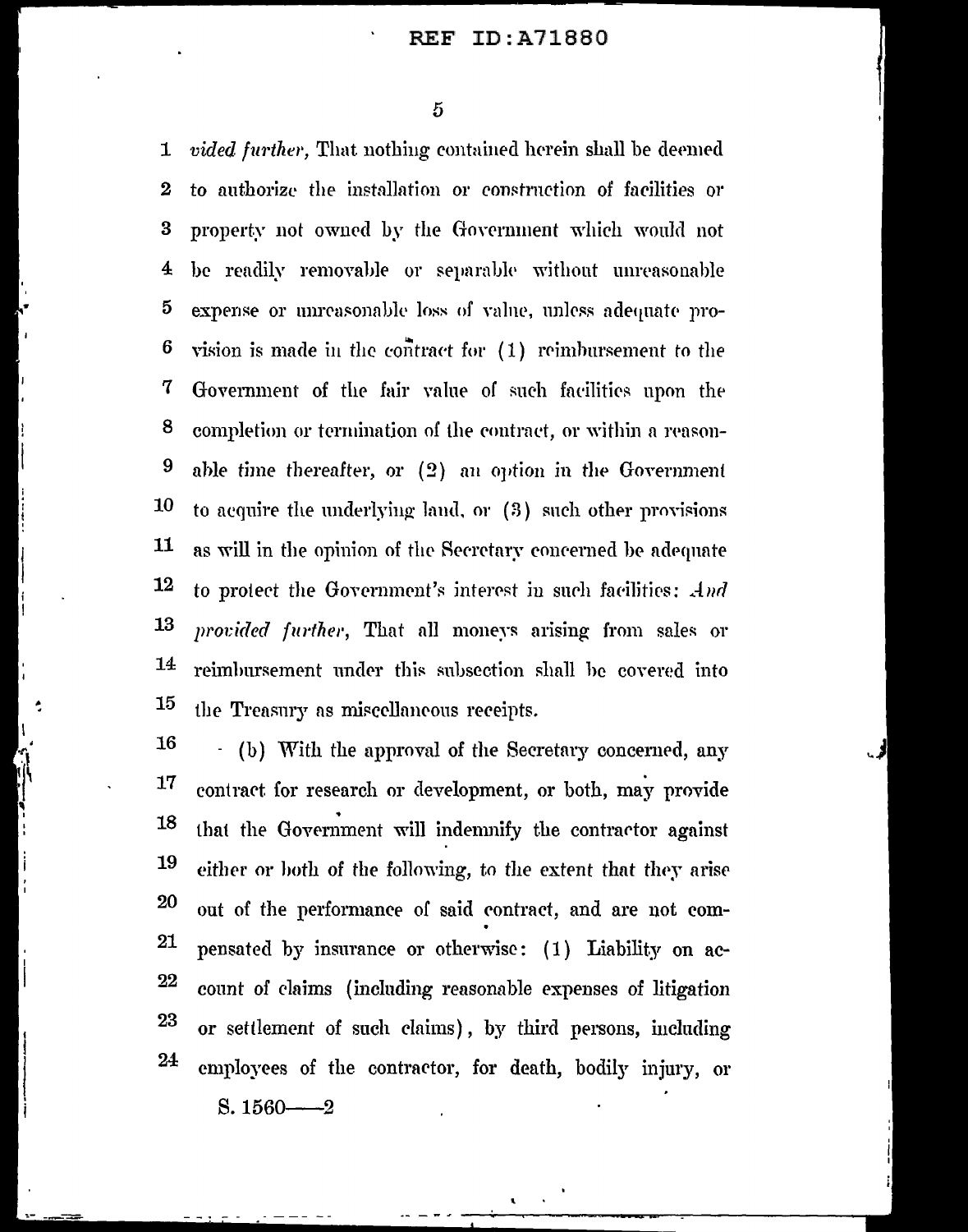6

1 loss of or damage to property: *Provided,* That any con-2 tract. so providing shall also contuin appropriate provisions 3 for notice to the Government of suits or actions filed, or  $4$  claims made, against the contractor, with respect to any 5 alleged liability for such death, bodily injury, or loss or 6 damage to property, and for control of or assistance in the 7 defense of any such suit, action, or claim, by the Goven1- 8 ment, at its election; and (2) loss or damage to property 9 of the contractor arising as a result of a risk defined in the 10 contract to be unusual: *Provided further*, That no payment 11 shall be made by the Government under authority of this  $12$  subsection (b) unless the amount thereof shall first have  $13$  been certified to be just and reasonable by the Secretary 14 concerned or by an official of the Department designated 15 for such purpose by the Secretary: *And provided further*, 16 That any such payment may be made out of any fumls  $17$  obligated for the performance of such contract, out of auy  $18$  funds available for research and development work and not 19 otherwise obligated, or out of any funds appropriated by the 20 Congress for the making of such payments.

 $21$  SEC. 6. Each of the Secretaries is authorized to pre- $22$  scribe, with the approval of the Comptroller General of the 23 United States, regulations for his department stating the 24 extent to which vouchers for funds expended under any  $25$  contract for research or development, or both, shall be sub-

 $\mathbf{I}$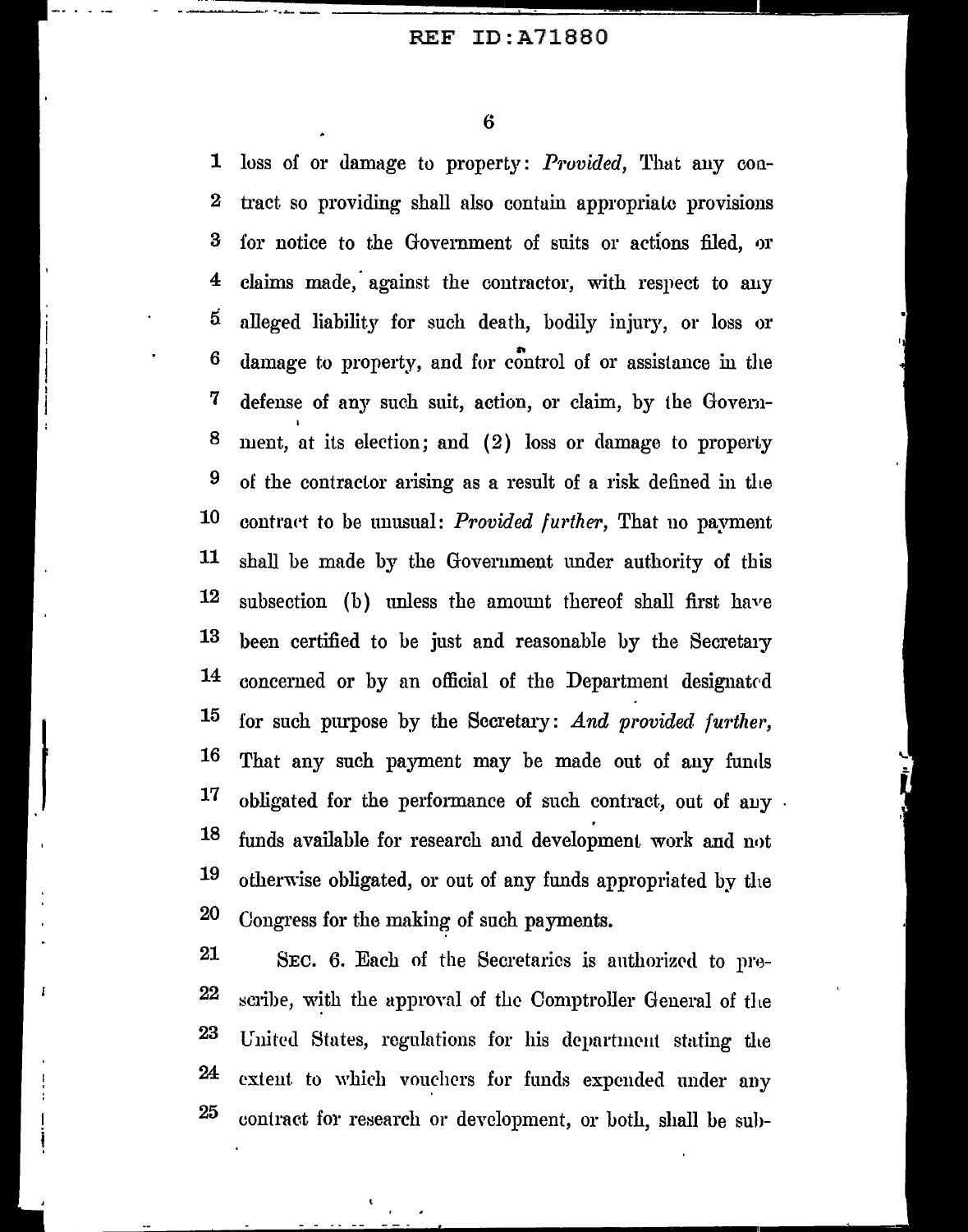ī

I,

ł

7

ject to itemization or substantiation prior to payment, without  $\mathbf{1}$ regard to the limitations of other laws relating to the expendi- $\bf{2}$ ture of public funds and accounting therefor. In settling 3 the accounts of any disbursing officer, the General Account-4 5 ing Office shall allow any disbursements made pursuant to 6 such regulations, notwithstanding any other provisions of 7 law.

8 SEC. 7. Each of the Secretaries is authorized to publish 9 or arrange for the publication of scientific and technical in-10 formation resulting from the research and development pro-11 grams conducted by the departments, so as to further the 12 tull dissemination of information of scientific value consistent 13 with the national interest.

14 SEC. 8. Each of the Secretaries is authorized to delegate 15 any authority provided by this Act, except the authority 16 under the second proviso in subsections 5 (a) hereof, but 17 including the making of any other determination or decision 18 hereunder, to the chiefs of the technical services, bureaus, or 19 offices (and, in the case of the Secretary of War, to the Chief **20** of the Army Air Forces) and to one assistant to each such 21 chief: *Provided*, That the power to negotiate, execute, and 22 administer contracts for research or development, or both, 23 may be further delegated, subjected to the provisions of any 24 other applicable law, in accordance with regulations issued 25 by the Secretary concerned.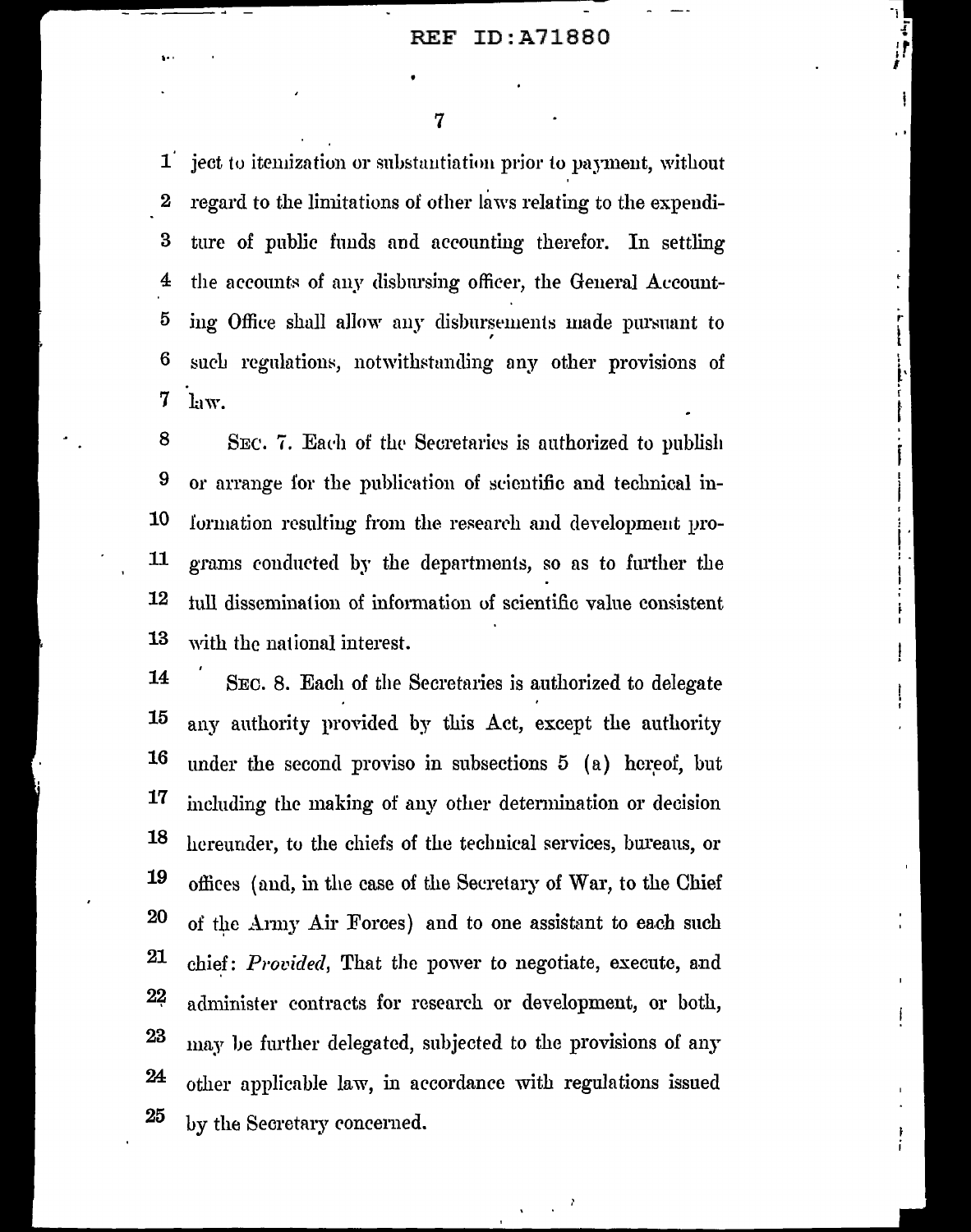SEC. 9. (a) Nothing contained in this Act shall be  $\mathbf{1}$ deemed to modify or repeal any of the provisions of the  $\overline{2}$ Armed Services Procurement Act of 1947, or, except to  $\overline{\mathbf{3}}$ the extent that they are inconsistent herewith, any of the  $\overline{\mathbf{4}}$ provisions of Public Law 588, Seventy-ninth Congress,  $\tilde{\mathbf{d}}$ second session (60 Stat. 779). 6

(b) The provisions of this Act shall be regarded as  ${\bf 7}$ separable, and the invalidity of any such provision shall not 8 affect the validity of the remainder. The invalidity of any  $9$ 10 provision hereof as to one department shall not affect its 11 validity as to the other.

 $\pmb{\epsilon}$ 

ÿ.